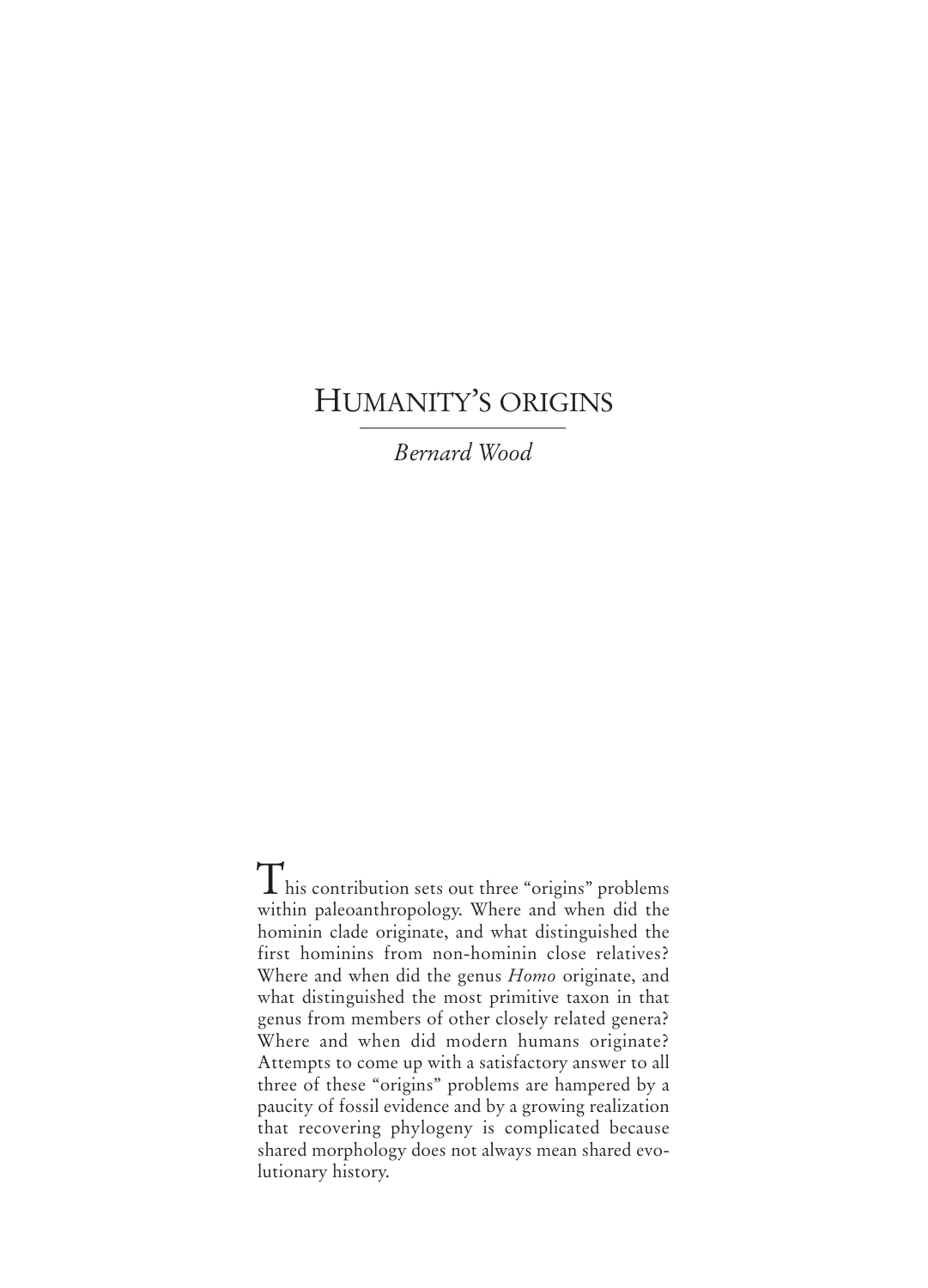One of Charles Darwin's many achievements is that he began the process of converting the Tree of Life (TOL) from a religious metaphor into a biological reality. All types of living organisms, be they animals, plants, fungi, bacteria, or viruses, are at the end of twigs that reach the surface of the TOL, and all the types of organisms that have ever lived in the past are situated somewhere on the branches and twigs within the tree. The types of creatures alive today are a small fraction of those that have lived in the past and most of the branches within the TOL stop before they reach the surface. Those belong to organisms that are extinct. Darwin was a forceful proponent of the idea that we, modern humans, are just one of the many types of life on the surface of the TOL. The extinct organisms on the branches just beneath the surface of the TOL that connect us directly to the base of the TOL are the ancestors of modern humans, and the ones on nearby extinct branches are our close relatives.

A very long version of humanity's origins would be an evolutionary journey that starts approximately three billion years ago at the base of the TOL with the simplest form of life, and then passes into the relatively small section of the tree that contains all animals, and then into the even smaller section that contains all the animals with backbones. Around 400 million years ago (mya) we would have entered the section of the tree that contains vertebrates with four limbs, then around 250 mya into the branch that contains the mammals, and then into successively smaller branches that contain, respectively, the primates, the monkeys and apes, and then just the great apes. Sometime between 15 and 12 mya the journey would take us into the small branch that gave rise to modern humans and the living African apes. Between 11 and 9 mya the branch for the gorillas split off to leave a slender branch consisting of the ancestors and extinct close relatives of chimpanzees and bonobos (chimps/bonobos) and modern humans. Around 8 to 5 mya this very small branch split into two twigs. At its root is the creature that was the most recent common ancestor of chimps/bonobos and modern humans. One of the two twigs ends on the surface of the TOL with the living chimps/bonobos; the other leads to modern humans.

For our version of humanity's origins we will take a much shorter evolutionary journey, one that starts at the base of the twig of the TOL that leads to modern humans, and use that branch point as our "origin". Seen from a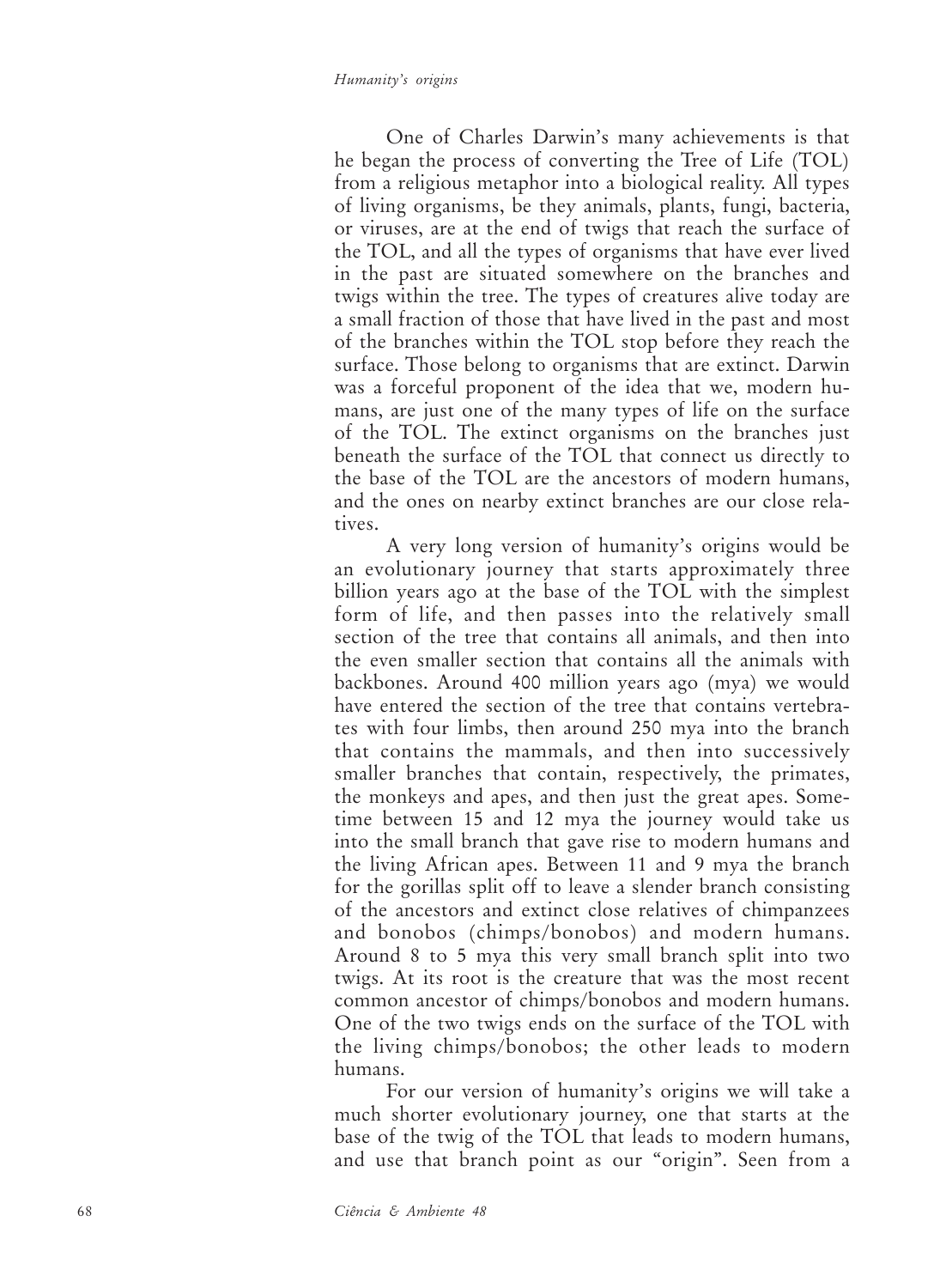distance, the 8 to 5 million years-long twig of the TOL that leads to modern humans looks straightforward, but when examined more closely it has its own branching points that lead to smaller twigs that do not reach the surface of the tree. These extinct twigs represent organisms that are our close relatives, but they are not our ancestors. Researchers familiar with the fossil record suggest that a major branching point in the evolutionary history of the section of the TOL that leads to modern humans, the species *Homo sapiens*, occurred more than two million years ago, and maybe closer to three million years ago when our own genus *Homo*, originated. So a second, even shorter, version of humanity's origins would focus on the base of the twig that contains all the species included in the genus *Homo.*

The third and shortest version of humanity's origins involves looking at the tip of the modern human twig of the TOL in even greater detail. A few researchers claim that *Homo* has no branches, in which case all the species that have come to be recognized within *Homo*, such as *Homo habilis*, *Homo erectus*, and Neanderthals (i.e., *Homo neanderthalensis*) are all ancestors of modern humans. But most researchers interpret the fossil evidence differently and suggest that there is at least one, and maybe more, branches within the *Homo* twig of the TOL. In this scenario, the most recent branching event on the *Homo* twig was the one that gave rise to modern humans and to Neanderthals.

This contribution will briefly review the latest scientific evidence for all three versions of the origin of humanity, starting with the one furthest back in time. This latter task means looking at the evidence for when, where, and in what circumstances, did the twig, or clade, that leads to modern humans and to all our extinct recent ancestors and close relatives split off from the rest of the TOL?

## **The Origin of the Modern Human Clade**

In the  $19\text{th}C$ , the relationships between two types of living animal could only be assessed on the basis of how similar they were in terms of their gross morphology. For instance, how much of their skeletal anatomy and how many soft tissue structures (e.g., muscles, nerves, etc.) did they share? The assumption was that the more closely they resembled each other, the closer their "natural" relationship. One of the first people to undertake a systematic review of the differences between modern humans and the apes, in this case the gorilla and the chimpanzee, was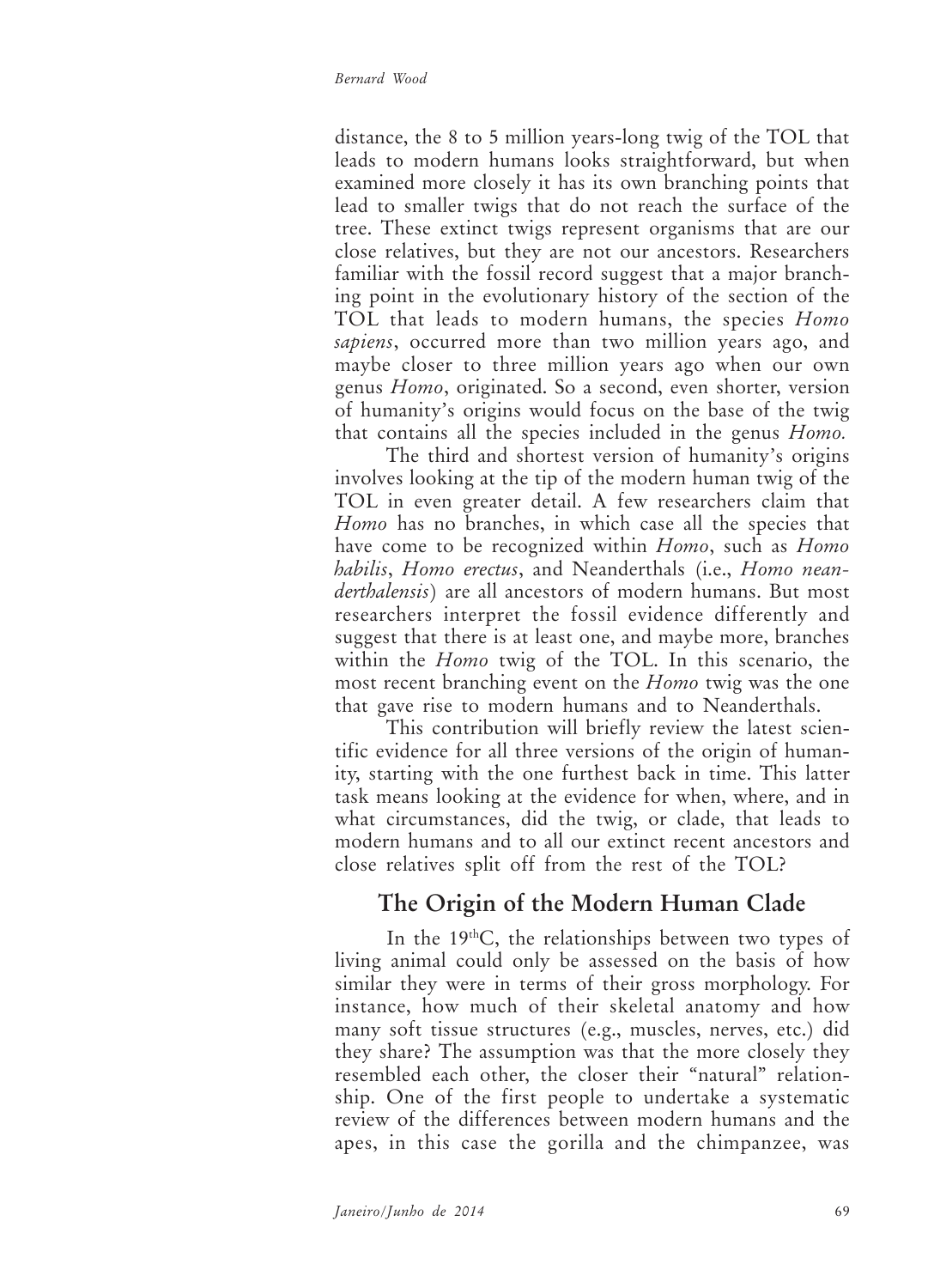Thomas Henry Huxley. He summarized his views in an essay entitled *On the Relations of Man to the Lower Animals* that formed the central section of a book *Evidence as to Man's Place in Nature* published in 1863.<sup>1</sup> In that essay he concluded that the morphological differences between modern humans and the gorilla (and also the chimpanzee) were less marked than the differences between the gorilla and the orangutan and gibbon. It was on the basis of this evidence that Darwin, in *The Descent of Man* in 1871, suggested that because the African apes were morphologically closer to modern humans than the apes from Asia, the ancestors of modern humans were likely to be found in Africa.

Despite Huxley's prescient observations made 150 years ago, until recently it was usual for modern humans to be distinguished from the great apes at the level of the family. Traditionally, the non-human great apes (i.e., orangutans, gorillas, and chimpanzees/bonobos) were included in the family Pongidae, with a separate family, the Hominidae, accommodating modern humans. That is the reason why modern humans, and all the extinct close relatives of modern humans judged to be more closely related to modern humans than to any other living taxon, are called "hominids".

During the first half of the 20thC, developments in immunology and biochemistry enabled the search for evidence about the nature of the relationships between modern humans and the great apes to be shifted from traditional macroscopic morphology to the morphology of molecules. The earliest attempts to use proteins to determine the relationships among primates were made just after the turn of the century, but it was in the early 1960s when Morris Goodman and Emil Zuckerkandl began to use molecular methods to address the relationships among the great apes and modern humans.2 Morris Goodman used what was then the new technology of immunology, specifically a process called immunodiffusion, to investigate what one of the proteins in clotted, albumin, suggested about the affinities of monkeys, apes and modern humans. He found that the patterns produced by modern human and chimpanzee albumin in the immunodiffusion gels were identical, and from this he concluded that the structure of the albumins were, to all intents and purposes, also identical.3 Emil Zuckerkandl investigated another much larger molecule, hemoglobin, found in red blood cells. He used enzymes to break up the protein component of hemoglobin into its

<sup>1</sup> HUXLEY, T. H. *Evidence as to Man's Place in Nature*. London: Williams and Norgate, 1863.

GOODMAN, M. Immunochemistry of the Primates and Primate Evolution. *Annals New York Academy of Science*, 102:219-234, 1962. GOODMAN, M. Man's Place in the Phylogeny of the Primates as Reflected in Serum Proteins. p. 204-234. *In*: WASHBURN. S. L. (Ed.). *Classification and Human Evolution*. Chicago: Viking Fund. Publ., 1963. ZUCKERKANDL, E. Perspectives in Molecular Anthropology. p. 243-272. *In*: WASHBURN. S. L. *Op. cit.*

<sup>3</sup> GOODMAN, M. Man's Place in the Phylogeny of the... *Op. cit.*

<sup>2</sup> ZUCKERKANDL, E.; JO-NES, R. T. & PAULING, L. A Comparison of Animal Hemoglobins by Tryptic Peptide Pattern Analysis. *Proceedings of National Academy of Science*, 46:1349-60, 1960.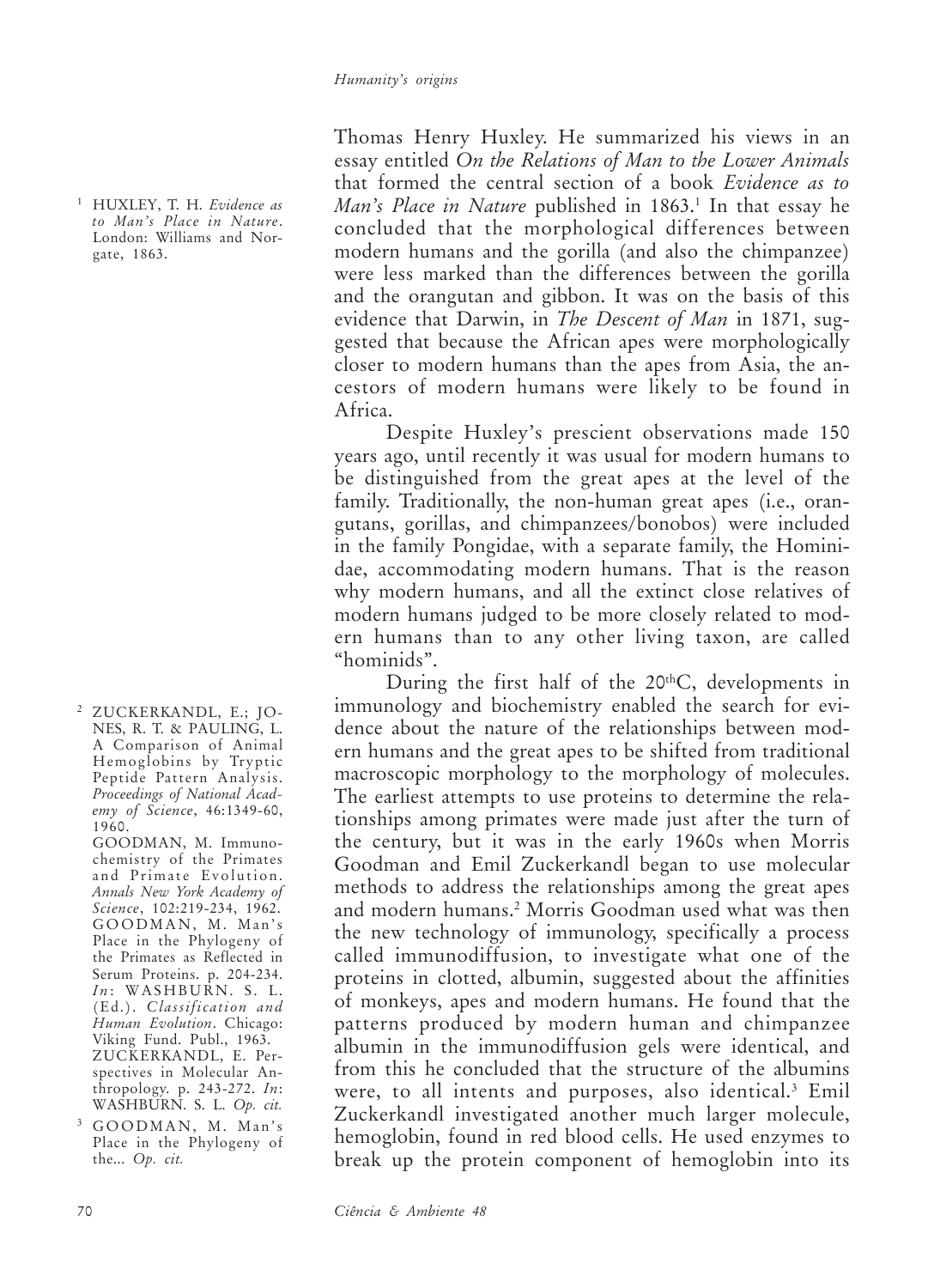component peptides, and then used a method called starch gel electrophoresis to separate them. When he did that, he found the same as Goodman had for albumin; the patterns the peptides belonging to modern humans, chimpanzee and gorilla made in the gel were indistinguishable.4

The protein components of hemoglobin, and a protein molecule like albumin, consist of a string of amino acids. In some cases the type of amino acid, and their order, is critical for the function of that molecule, but in many instances one amino acid can be substituted for another without changing the function of the protein. In the 1960s, Vince Sarich and Allan Wilson exploited these minor variations in the type and sequence of amino acids to determine the evolutionary history of the protein molecules, and based on this could infer the evolutionary history of the taxa whose proteins had been sampled.<sup>5</sup> They also found that modern humans and the African apes, and in particular modern humans and the chimpanzee, were very closely related and in a later paper in the 1970s, Mary-Claire King and Alan Wilson suggested that 99% of the amino-acid sequences of chimps and modern humans were identical.<sup>6</sup>

The discovery by James Watson and Francis Crick of the structure of DNA, and the subsequent discovery by Crick and others of the nature of the genetic code, showed that it was the sequence of bases in the DNA molecule that determined the nature of the proteins manufactured within a cell. This meant that the affinities between organisms could be pursued at the level of DNA (i.e., at the level of the genome), which eliminated the need to rely on morphological proxies, be they traditional morphology or the morphology of proteins, for information about how closely two types of animals were related. The DNA within the cell is located either within the nucleus as nuclear DNA (nDNA) or within the mitochondria as mitochondrial DNA (mtDNA). Comparisons between the DNA of organisms can be made using two methods. Before DNA sequencing was possible on a large enough scale, genomes were compared using DNA hybridization, a method that compares the entire DNA, but at a relatively crude level. In the early days of DNA sequencing, it was only possible to determine and compare the base sequences of relatively small amounts of DNA. So before it was possible to sequence whole genomes, DNA hybridization was used to tell researchers "a little about a lot" of DNA, whereas the early sequencing methods could be used to tell you "a lot

- <sup>5</sup> SARICH, V. M. & WIL-SON, A. C. Immunological Time Scale for Hominid Evolution. *Science*, 158: 1.200-1203, 1967.
- <sup>6</sup> KING, M-C. & WILSON, A. C. Evolution at Two Levels in Humans and Chimpanzees. *Science*, 188:107- 116, 1975.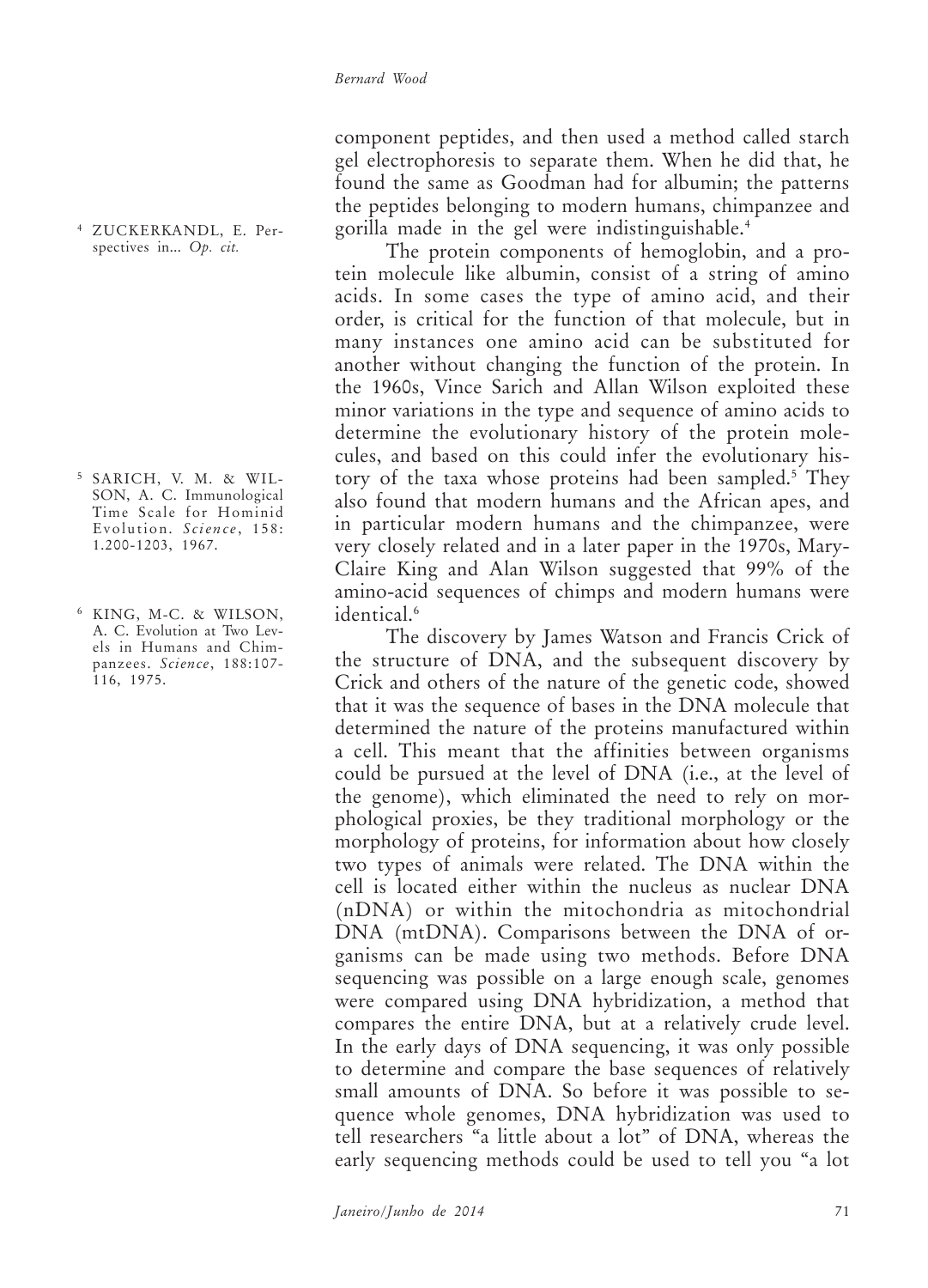about a little piece" of DNA. Nowadays technological advances mean that whole genomes can be sequenced at an impressive level of detail. They provide "a lot" of information about "all of" the DNA.

Sequencing is favored because knowledge about the type of differences between the base sequences provides clues about how easy, or difficult, it is to generate the observed differences, and thus what can be concluded about the generation of those differences. This is because not all base changes are equivalent. For example, base changes called transitions ("A to G" and "T to C") readily switch back and forth, whereas transversions ("A to C" and "T to G") switch back and forth less readily. Thus, transversions are more reliable indicators of "genetic distance". Initially, only hybridization methods were applied to the living great apes and modern humans, but once sequencing became possible on a large-scale, hybridization methods were completely superseded by sequencing methods. Information from both nuclear and mtDNA has provided overwhelming evidence in favor of the hypothesis that modern humans and chimpanzees and bonobos are more closely related to each other than modern humans, chimpanzees and bonobos are to the gorilla. When these differences are calibrated using the best paleontological evidence for the split between the apes and the Old World Monkeys, and if the DNA differences are assumed to be neutral, then this predicts that the hypothetical common ancestor of modern humans and chimpanzees and bonobos lived between about 8 and 5 mya, and probably closer to 5 than to 8 mya.7 When other, even older, calibrations are used, the predicted date for the split is also somewhat older.

Thus, there is now overwhelming evidence that chimpanzees and bonobos are the closest living relatives of modern humans, and it is very likely that the modern human twig, or clade, separated from the rest of the TOL approximately 6-5 million years ago. Because chimpanzees and bonobos are both only found in Africa, Africa is likely to have been the continent where the modern human clade emerged. This is consistent with claims that the earliest evidence for extinct creatures that *might* belong to the modern human clade comes from Africa. So it looks as if Darwin's 1871 prediction was correct. Also, given the abundant evidence for a closer relationship between *Pan* and *Homo* than between *Pan* and *Gorilla* (see above), many researchers take the view that the human clade does not

<sup>7</sup> BRADLEY, B. Reconstructing Phylogenies and Phenotypes: A Molecular View of Human Evolution. *Journal of Anatomy*, 212:337-353, 2008.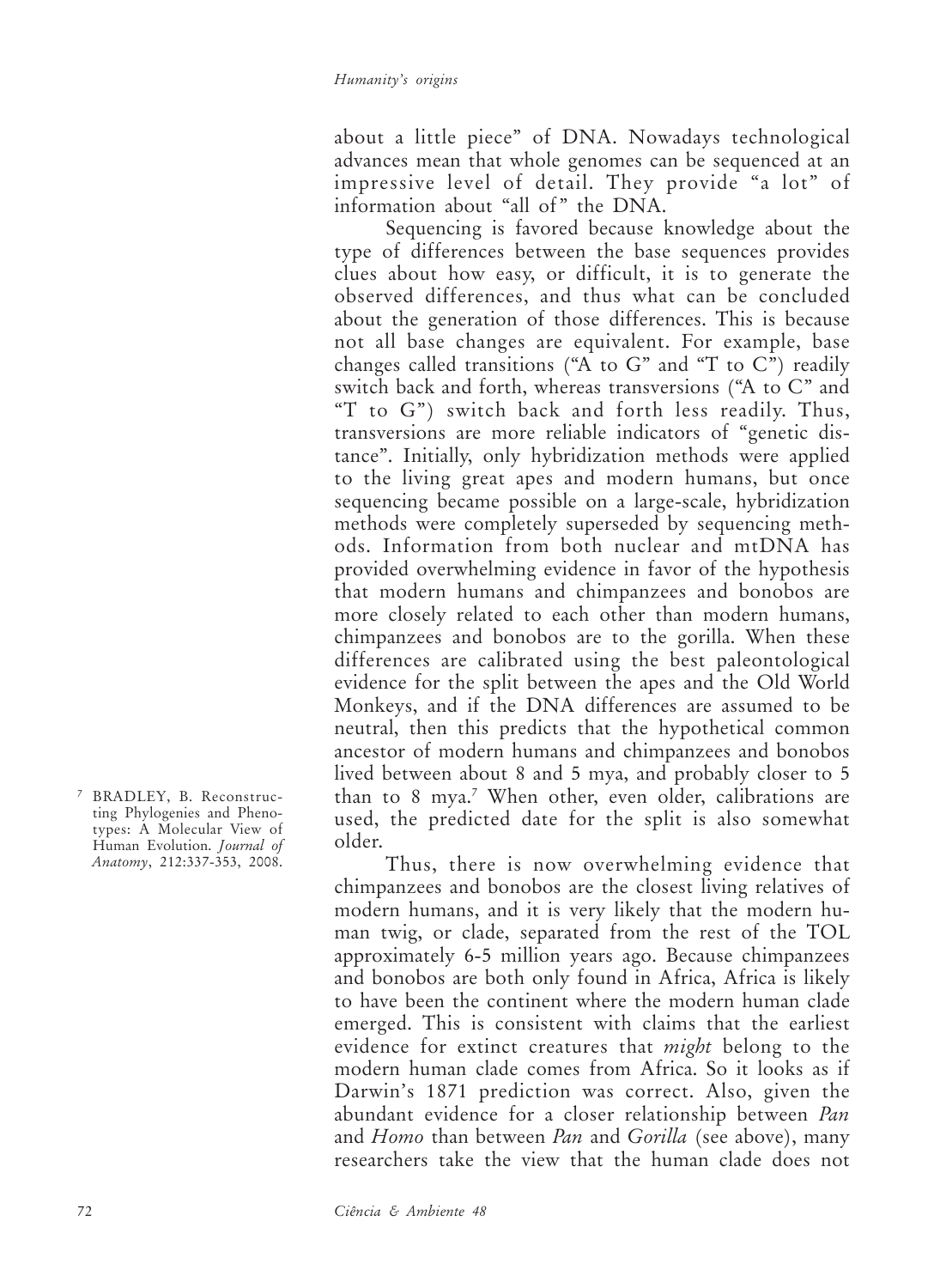need to be distinguished in the Linnaean hierarchy at the level of the family. The researchers who have come to that conclusion mostly now use the family Hominidae for *all* of the great apes (including modern humans), and they use a lower level distinction, the subfamily, for just *Pan* and *Homo*. In that case the subfamily Homininae is used for *Pan* and *Homo* combined, with *Pan* and *Homo* each being a tribe within the Linnaean hierarchy. So the human clade is referred to as the tribe Hominini, and the individuals and taxa within it are referred to as "hominins". In this scheme, chimpanzees and bonobos are referred to as the tribe Panini, and the individuals and taxa within it are referred to as "panins". This is the terminology I will use for the rest of this essay.

## **The Origin of the Genus** *Homo*

The most widely used genus concept is the one suggested by Ernst Mayr, who proposed that a genus should consist of "one species, or a group of species of common ancestry, which differ in a pronounced manner from other groups of species and are separated from them by a decided morphological gap".8 He also suggested that the species in a genus must "occupy an ecological situation which is different from that occupied by the species of another genus, or, to use the terminology of Sewall Wright, they occupy a different adaptive plateau".9 Thus, according to Mayr, a genus is a group of species of common ancestry that is adaptively both homogeneous and distinctive. Wood and Collard suggested that Mayr's definition of the genus should be modified so that only clades should qualify, and they saw no reason why the shared adaptive zone had to be unique. For Wood and Collard<sup>10</sup> all genera must be a clade, but for the reasons set out above, not all clades are genera.

There are two options for putting the principles of genus identification (i.e., an adaptively coherent clade) into practice. You can either start in the present, or in the past. If one starts in the present, and adopts the "top down" option, one begins with the type species. In the case of the genus *Homo*, one takes stock of the derived morphology and behavior of *H. sapiens*, decides on the cardinal features and behaviors one will use to determine the adaptive zone of *H. sapiens*, and then choose a way of generating hypotheses about which species should be included in the *Homo* clade (the technical term for this is monophyly). Then one works backwards into the past, and by applying the same two tests to each hominin taxon one encounters (i.e., starting from the

- <sup>8</sup> MAYR, E. Taxonomic Categories in Fossil Hominids. *Cold Spring Harbor Symposium on Quantitative Biology*, 15:109-118, 1950. p. 110.
- <sup>9</sup> MAYR, E. *Op. cit.* p. 110.
- <sup>10</sup> WOOD, B. A. & COL-LARD, M. C. The Human Genus. *Science*, 284: 65-71, 1999.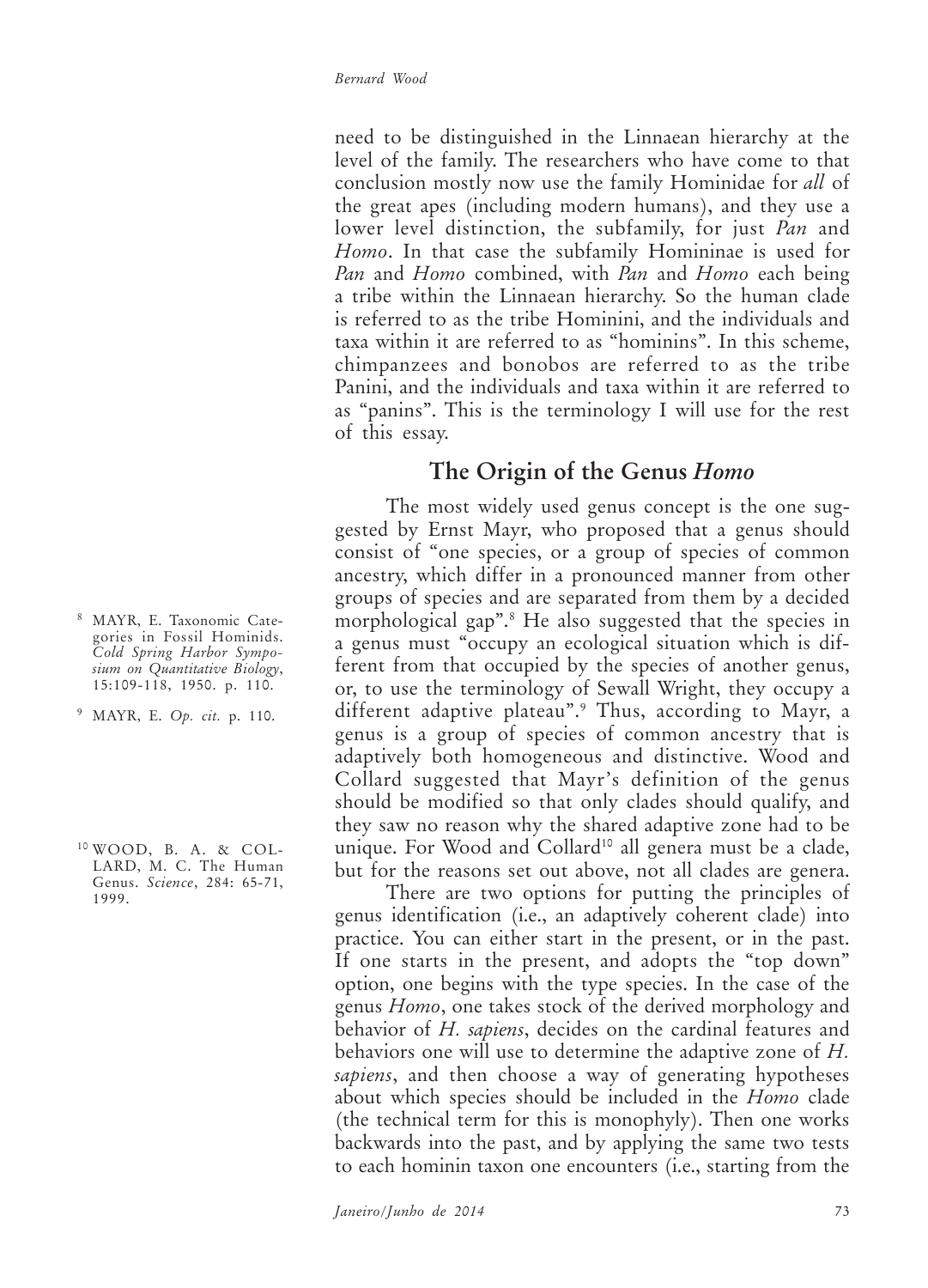present, they are *H. neanderthalensis*, *H. heidelbergensis*, *H. erectus* and *H. habilis*), it is asked whether there is reliable evidence that the taxon is in the same adaptive zone (i.e., reliable qualitative or quantitative proxies of important behaviors) and in the same clade as *H. sapiens*?

If the "bottom up" approach is adopted, one has to make a subjective judgment about whereabouts in the past one should start to pick up the trail leading to *Homo*. One then works towards the present applying the tests set out above to the hominin taxa that are encountered. The difference between this approach and the "top down" option is that the evidence is sketchier, and thus the likelihood that one can satisfy the "reliability" criterion of the two tests, monophyly and adaptive coherence, is diminished.

Ironically, there have been very few attempts to formally assess the relationships of modern humans with respect to *H. neanderthalensis* and *H. erectus*. Eldredge & Tattersall $^{11}$  included all three taxa in the cladogram $^{12}$  presented in their seminal paper that pioneered the application of cladistic methods to hominin relationships. However, the authors did not carry out a formal analysis of the relationships among the taxa, nor did they refer to any specific characters when considering the merits of different branching patterns (called cladograms) for expressing the relationships among the pre-modern *Homo* taxa within the hominin clade. Since most researchers then considered the hypothesis of monophyly of later *Homo* (i.e., *H. sapiens*, *H. neanderthalensis*, *Homo heidelbergensis*, *H. erectus*) to be so well supported, the matter was not considered to require formal investigation. Although there are grounds for adding *H. habilis* to the *H. sapiens*, *H. neanderthalensis*, *H. heidelbergensis*, and *H. erectus* clade, I think even the supporters of such an interpretation would accept that the evidence for doing so is not as strong as the evidence for including *H. neanderthalensis* and *H. erectus* within the clade that includes modern humans. Thus, as far as relationships are concerned, there seem to be two options. One either draws the lower boundary of the genus *Homo* so that it includes *H. habilis*, or one draws it beneath early African *H. erectus* so that it excludes *H. habilis*.

As far as adaptive grade is concerned, the problem is more complicated. If the criteria are restricted to what can be deduced about the adaptive grade of a taxon from its morphology, then it could be argued that if the combination of a modern human-sized brain and obligate long range

- <sup>11</sup> ELDREDGE, N. & TAT-TERSALL, I. Evolutionary Models, Phylogenetic Reconstruction, and Another Look at Hominid Phylogeny. p. 218-242. *In*: SZALAY, F. S. (Ed.). *Approaches to primate paleobiology*. New York: Karger, 1975.
- <sup>12</sup> See ELDREDGE, N. & TATTERSALL, I. *Op. cit.*, fig. 4.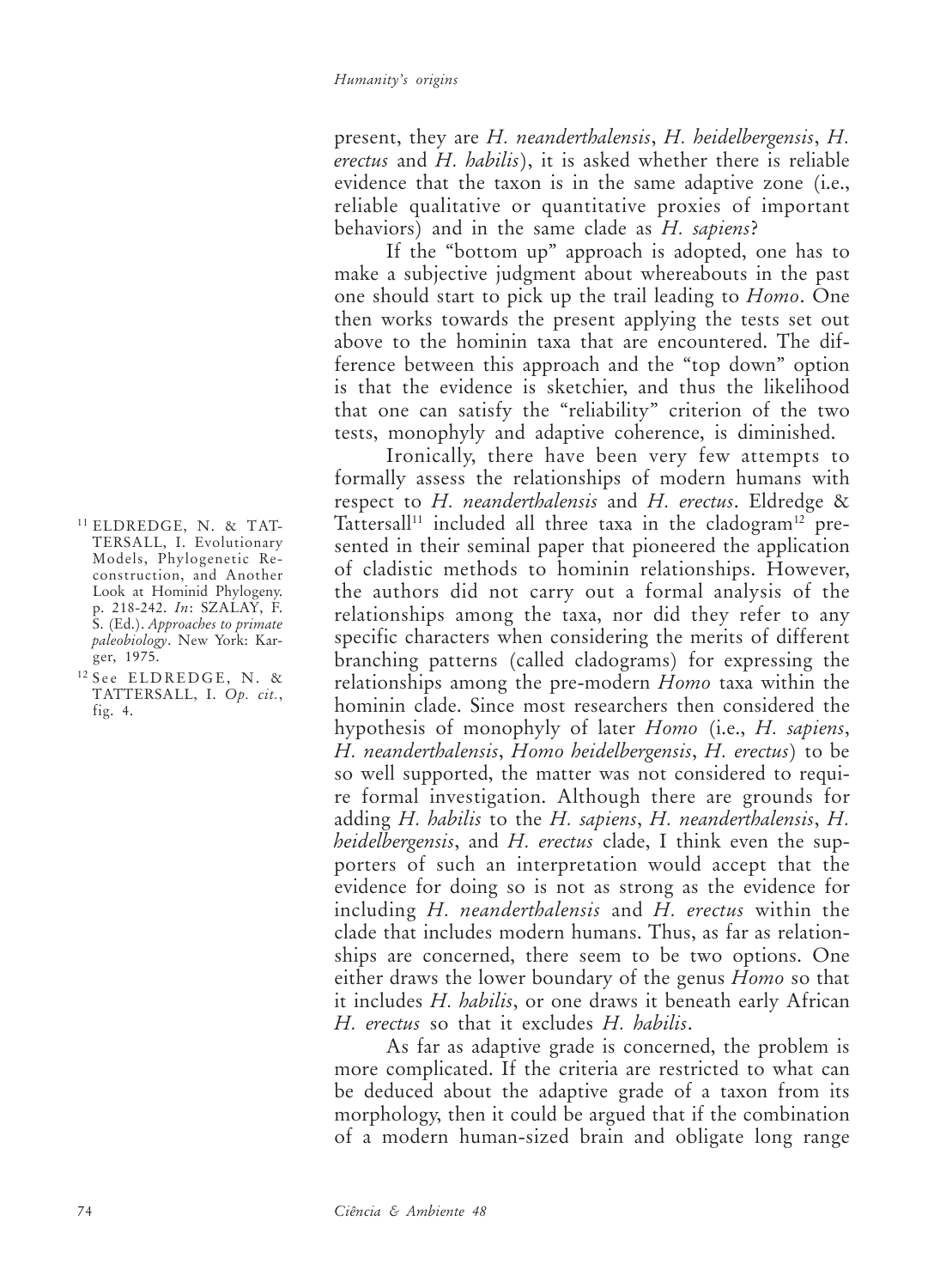- <sup>13</sup> HAEUSLER, M. & McHEN-RY, H. M. Body Proportions of *Homo habilis* Reviewed. *Journal of Human Evolution*, 46:433-465, 2004. HAEUSLER, M. & McHEN-RY, H. M. Evolutionary Reversals of Limb Proportions in Early Hominids? Evidence from KNM-ER 3735 (*Homo habilis*). *Journal of Human Evolution*, 53:383- 405, 2007.
- <sup>14</sup> ROBSON, S. L. & WOOD, B. A. Hominin Life History: Reconstruction and Evolution. *Journal of Anatomy*, 219:394-425, 2008.
- <sup>15</sup> HOWELLS, W. W. *Cranial Variation in Man*: A Study by Multivariate Analysis of Pattern of Differences Among Recent Human Populations. Cambridge, MA: Harvard, 1973.

HOWELLS, W. W. *Skull Shapes and the Map*: Craniometric Analysis of Modern Homo. Cambridge, MA: Harvard, 1989.

- <sup>16</sup> HOWELLS, W. W. *Skull Shapes and the Map... Op. cit.* p. 83.
- <sup>17</sup> STRINGER, C. B.; HUBLIN, J. J. & VANDERMEERSCH, B. The Origin of Anatomically Modern Humans in Western Europe. p. 51-135. *In*: SMITH, F. & SPEN-CER, F. (Ed.). *The Origins of modern humans*: A world survey of the fossil evidence. New York: Alan R. Liss, 1984. DAY, M. H. & STRINGER, C. B. Les restes crâniens

d'Omo-Kibish et leur classification à l'intérieur du genre *Homo*. *L'Anthropologie*, 95:573-594, 1991.

<sup>18</sup> LAHR, M. M. *The Evolution of Modern Human Diversity*: A Study of Cranial Variation. Cambridge: Cambridge University Press, 1996.

bipedalism are the criteria, then the boundary of *Homo* would be set so that it includes *H. heidelbergensis,* but not *H. erectus* or *H. floresiensis*. If a modern human body shape and obligate bipedalism of any form are deemed to be the criteria, then the boundary would be set so that *Homo* would include early African *H. erectus*, but not *H. habilis*. 13

But even that solution results in a hominin genus that embraces a substantial range of life histories.14 If *H. habilis* is included in *Homo* for relationship reasons, this poses problems for any genus definition that insists on adaptive coherence, for the same genus would include taxa with a range of cranial, dental and postcranial morphology and relative size relationships (including very different semicircular canals and limb strength proportions) that imply different dietary and locomotor adaptations. Furthermore, the adaptive strategies of *H. habilis* are probably closer to the adaptive strategy of the type species of the genus *Australopithecus* (i. e., *Au. africanus*) than they are to *H. sapiens*, the type species of *Homo*.

## **The Origin of Modern Humans**

Just what are the features of the cranium, jaws, dentition and the postcranial skeleton that are only found in *H. sapiens*, and what are the limits of living *H. sapiens* variation? How far beyond these limits, if at all, should we be prepared to go and still be prepared to assign the fossil evidence to *H. sapiens*? These are simple enough questions, to which one would have thought there would be ready answers, yet the assembly of a set of morphological criteria for "modern humanness" is a surprisingly difficult task, and little progress has been made since W. W. Howells' seminal study of modern human cranial variation.15 Using a comprehensive sample of modern human cranial measurements, Howells showed that the totality of variation as measured in Mahalanobis D2 distances among his 28 groups is comparable to the distance that separates all modern human crania from his relatively small sample of Neanderthal crania. Small-bodied modern humans tend to have smaller crania, but overall there is very little among-sample difference in the overall size of the modern human cranium. Howells comments that modern human crania share a "... universal loss of robustness," and goes on to write that within modern humans "variation in shape seems to be largely located in the upper face, and particularly the upper nose and the borders of the orbits".16 Others have attempted to specify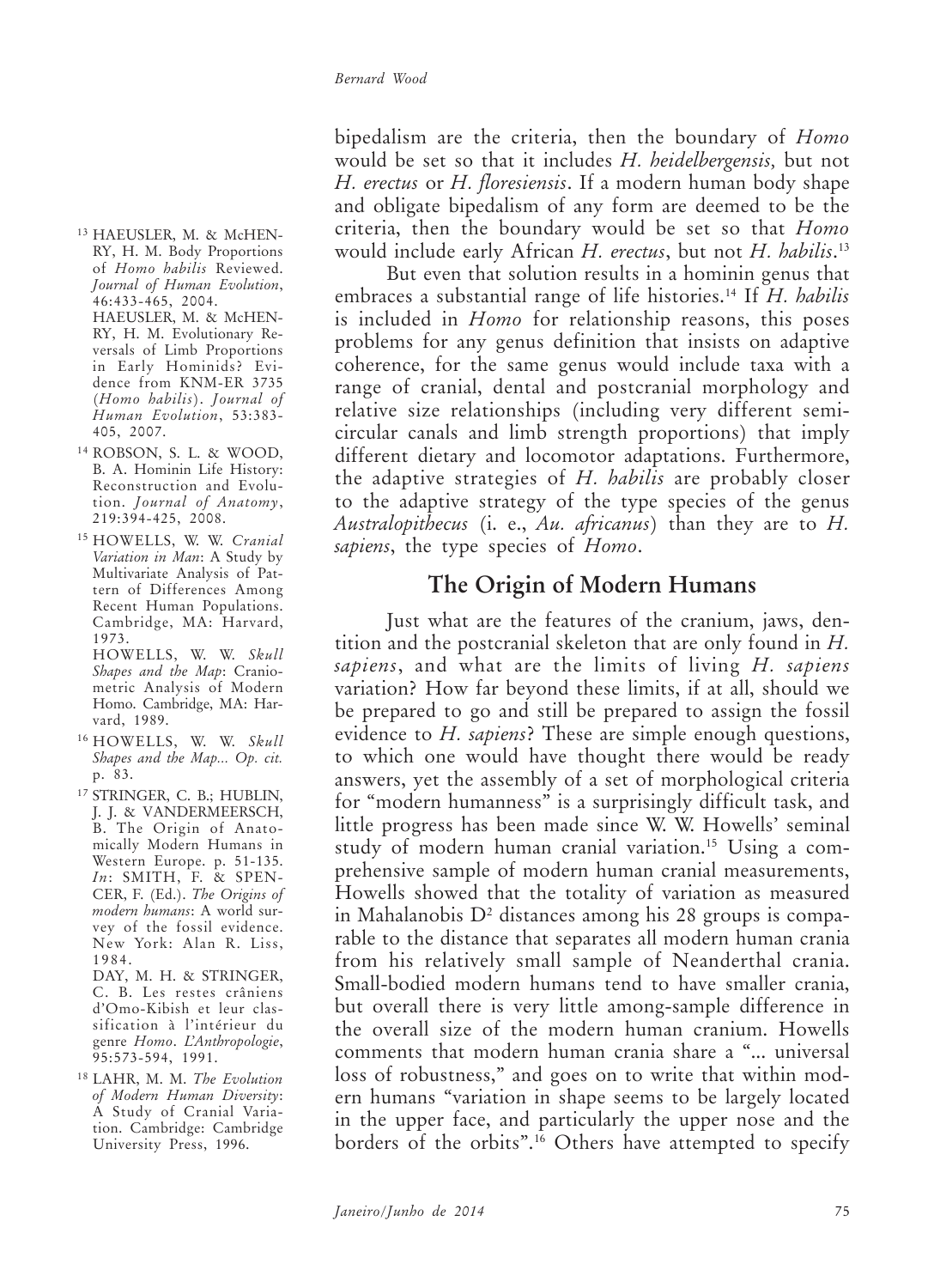- <sup>19</sup> LIEBERMAN, D. E. Sphenoid Shortening and the Evolution of Modern Human Cranial Shape. *Nature*, 393: 158-162, 1998.
- <sup>20</sup> SPOOR, F.; O'HIGGINS, P.; DEAN, C. & LIEBERMAN, D. E. Anterior Sphenoid in Modern Humans. *Nature*, 397:572, 1999.
- <sup>21</sup> LIEBERMAN, D. E.; MC-BRATNEY, B. M. & KRO-VITZ, G. The Evolution and Development of Cranial Form in *Homo sapiens*. *Proceedings of the National Academy of Sciences,* 99:1.134-1.139, 2002.
- <sup>22</sup> HILLSON, S. *Dental Anthropology*. Cambridge: Cambridge University Press, 1996.
- <sup>23</sup> TRINKAUS, E. Neanderthal Limb Proportions and Cold Adaptation. p. 187-224. *In*: STRINGER, C. B. (Ed.). *Aspects of Human Evolution*. London: Taylor and Francis, 1981.
- <sup>24</sup> HOLLIDAY, T. W. Body Size and Proportions in the Late Pleistocene Western Old World and the Origins of Modern Humans. Unpublished Doctoral Dissertation. University of New Mexico, Albuquerque, 1995.
- <sup>25</sup> RUFF, C. B.; TRINKAUS, E. & HOLLIDAY, T. W. Body Mass and Encephalization in Pleistocene *Homo*. *Nature*, 387:173-176, 1997.
- <sup>26</sup> PEARSON, O. M. Postcranial Remains and the Origins of Modern Humans. *Evolutionary Anthropology*, 9:229-247, 2000.
- <sup>27</sup> RUFF, C. B.; TRINKAUS, E. & HOLLIDAY, T. W. Body Mass... *Op. cit.*
- <sup>28</sup> PEARSON, O. M. Has the Combination of Genetic and Fossil Evidence Solved the Riddle of Modern Human Origins? *Evolutionary Anthropology*, 13, 4:145-159, 2004.
- <sup>29</sup> WHITE, T. B. *et al*. Pleistocene *Homo sapiens* from Middle Awash, Ethiopia. *Nature*, 423:742-747, 2003.
- <sup>30</sup> McDOUGALL, I.; BROWN, F. H. & FLEAGLE, J. G.

acceptable ranges of morphometric variation for the cranium of *H. sapiens*, 17 but the authors conceded that a sample need comply with only ca. 75% of the defining characteristics in order to qualify for inclusion in *H. sapiens*. In a more recent review of variation in regional samples of modern human crania, Lahr<sup>18</sup> emphasized that regional peculiarities should not be incorporated into criteria for inclusion in *H. sapiens*. Lieberman<sup>19</sup> distilled existing cranial definitions of *H. sapiens* and suggested that to be regarded as "anatomically modern human," crania need to have "a globular braincase, a vertical forehead, a diminutive brow ridge, a canine fossa and a pronounced chin". Others suggested that all these features may be related in one way or another to a reduction in facial projection<sup>20</sup>, and Lieberman *et al.*<sup>21</sup> suggested that what modern human crania really have in common is an unusually globular neurocranium.

Dentally, the postcanine teeth of modern humans are notable for the absolutely and relatively small size of their crowns, and for a reduction in the number of cusps and roots<sup>22</sup>; presumably this would also be the same for fossil representatives of *H. sapiens*. As for the postcranial skeleton in comparison with Neanderthals and what little is known of the postcranial skeleton of *H. heidelbergensis*, anatomically modern humans have elongated distal limb bones<sup>23</sup>, limbs that are long relative to the trunk<sup>24</sup>, a relatively narrow trunk and pelvis, and low body mass relative to stature.25 Many of these traits cause the earliest fossil modern humans (e.g., those from Skhul and Qafzeh) to resemble living modern humans from hot, arid climates, and the contrasts in postcranial morphology between modern humans and Neanderthals probably have more to do with the uniqueness and distinctiveness of Neanderthal morphology than with the ability of researchers to define the distinctive characteristics of *H. sapiens*. 26 In summary, compared to their more archaic immediate precursors, modern humans are characterized postcranially by their reduced body mass,<sup>27</sup> their more linear physique, and a distinctive pelvic shape that includes a short, stout, pubic ramus, and a relatively large pelvic inlet.<sup>28</sup>

So when and where do we see the earliest evidence of modern human morphology in the fossil record? The simple answer is Africa, where at two sites in Ethiopia, the ca. 170 ka Herto site<sup>29</sup> and the ca. 190 ka site at Omo-Kibish<sup>30</sup>, there is good evidence of modern human-like crania. There is also molecular evidence that is consistent with a ca. 300- 200 ka African origin for modern humans.<sup>31</sup>